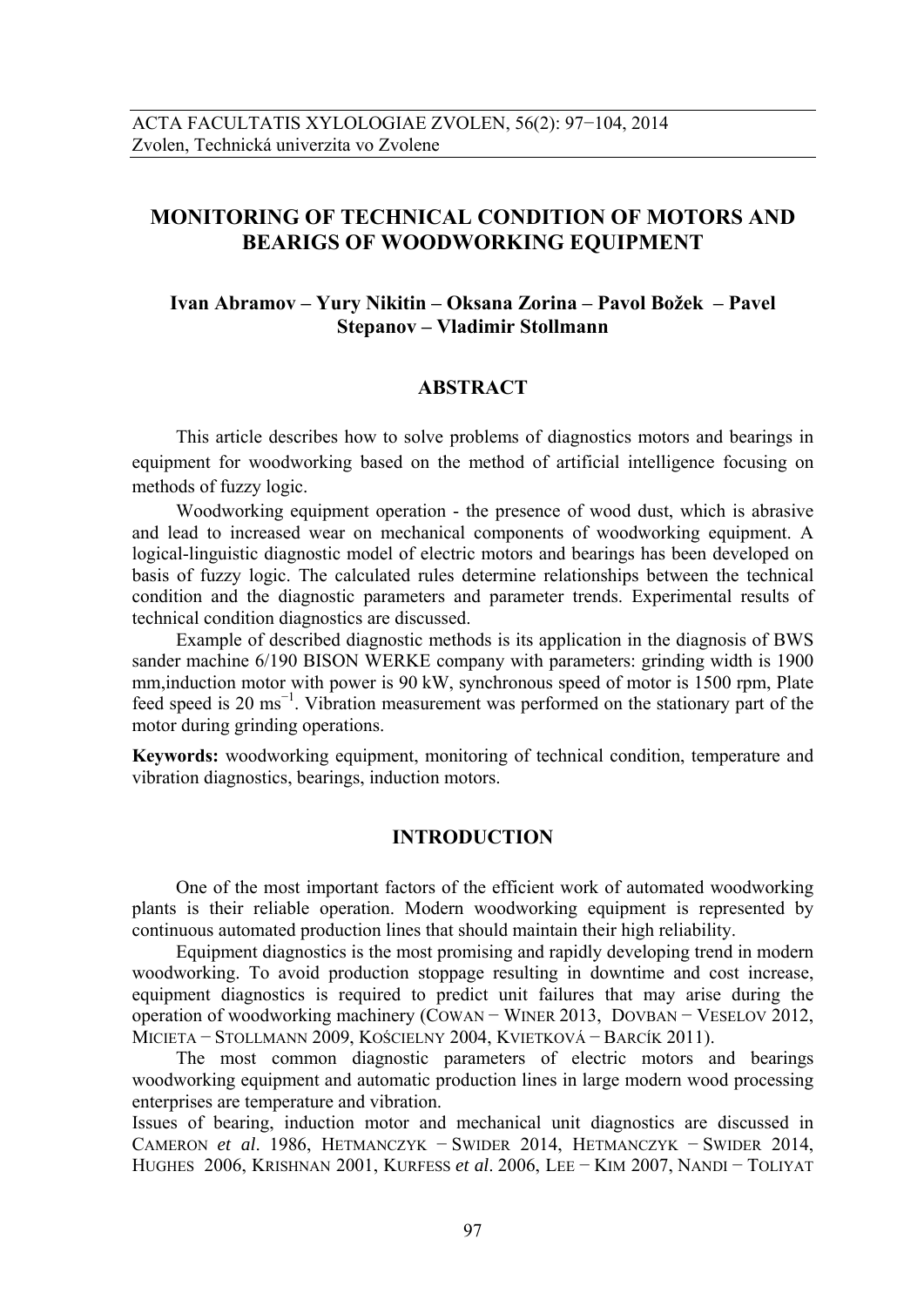1999, PENNACCHI *et al*. 2011. Modern diagnostic tools apply artificial intelligence techniques (REILLY 2011, STEPANOV − NIKITIN 2014, SWIDER − HETMANCZYK 2011). Fuzzy logic system is one of the efficient tools of equipment diagnostics (NURIEVA − NIKITIN 2012, NIKITIN – ABRAMOV 2010, NIKITIN – ABRAMOV 2011).

Modern diagnostic system was designed, which was tested on the sander machine BWS 6/190 BISON WERKE company. It is woodworking machine of older manufacturing date, where downtime, due to disturbances, presents serious problem manifesting itself by shortfalls in production, by worsening of economic indicators and ultimately in customer dissatisfaction. The proposed diagnostic system can be applied to monitor the technical condition of the modern automatic lines with dust extraction, which will contribute to a better assessment of the investment costs.

In this article are presented theoretical as well as practical results obtained by applying the method of fuzzylogic in the monitoring system of technical state of electric drives and mechanical parts in equipment for woodworking.

### **MATERIALS AND TECHNIQUES**

The manufacturing process of particleboard based graded density particleboards with fine-grained surface requires miscellaneous equipment: processing machines, forming stations, sanders, etc. Woodworking equipment is comprised of various units and mechanisms, such as induction motors, mechanical transmissions, bearing units, etc. According to analysis results, bearing units and induction motors are the units that most often fail in particleboard production. Due to various types of fuzziness related to various physical processes in equipment, the fuzzy set theory should be applied for making decision regarding the technical condition of the equipment. This theory allows adequate taking into account the available types of fuzziness. The fuzzy set apparatus enables analysis of technical condition of various components – mechanical, electromechanical, electrical and electronic ones (NIKITIN − ABRAMOV 2011).

Reliability analysis of woodworking equipment in particleboard production over the past 5 years revealed, that considerable proportion of failures occurs due to wear of rolling bearings, chain drives and electric motors, while the utilized time of the units does not exceed 50 % of the guaranteed life and 18.2 % of the overhaul life. At the same time, practice of the equipment operation shows that under favorable conditions (high-quality assembly work, compliance with operating and maintenance rules, etc.) the bearing units are able to fully utilize their guaranteed-, overhaul- and even total designed life.

According to the analysis results of woodworking equipment failures, temperature and vibration are informative diagnostic parameters. Relationships between failures and diagnostic parameters have been analyzed. A rule base of a fuzzy logic system has been built for evaluating the technical condition of the units.

A bar chart in Fig. 1 represents the results of a statistical analysis of woodworking equipment (equipment of BISON WERKE company) repairs conducted in 2008–2012.

One can see in the chart that rolling bearings and rubber seals in various machine parts are the most often failed and consequently the most frequently serviced units. Other units, listed in the descending order of failure rates, are: chains, gearboxes, rollers, sprockets, belts, induction motors. Chains, rollers, sprockets and belts do not require any special equipment for diagnostics. Failures in these units result from wear and can be easily recognized visually, by the amount of chain slack that depends on the rate of the wear. Therefore, diagnostics of bearing units and induction motors is of particular importance in particleboard production.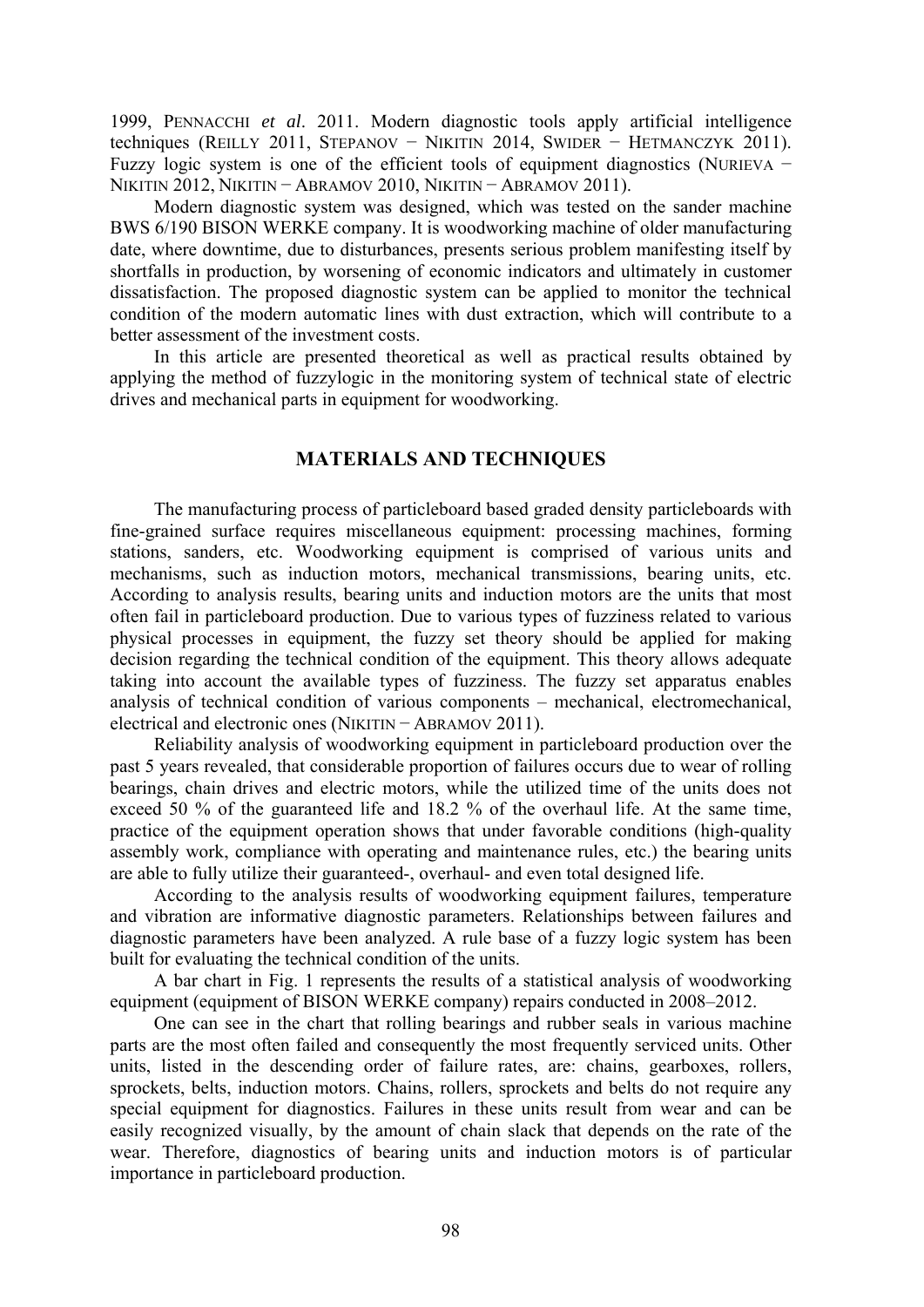



For reliable recognition of the condition of bearing units and motors in particleboard production a diagnostic system should provide diagnostic measurements in a wide frequency range covering not only a shaft rotation frequency and its harmonics, but also characteristic frequencies related to other parts of machine: bearings, gears, seals.

It has been chosen a rather wide range of vibration acceleration values  $(6.3 - 1250)$ Hz) in which the failures of diagnosed equipment units may occur. An example of a monitored object, an induction motor of a sander machine, is shown in Fig. 2.

Grinding plates is carried out on wide sander machine (model BWS 6/190 BISON WERKE company). Grinding width is 1900 mm. Induction motor power is 90 kW, synchronous speed of motor is  $1500$  rpm. Plate feed speed is  $20 \text{ ms}^{-1}$ . Vibration measurement was performed on the stationary part of the motor during grinding operations. Plate feed rate is 20 ms-1.Cutting depth of particleboard is 0.2−0.8 mm.



**Obr. 2 Indukčný motor brúsiaceho stroja. Fig. 2 Induction motor of a sander machine.**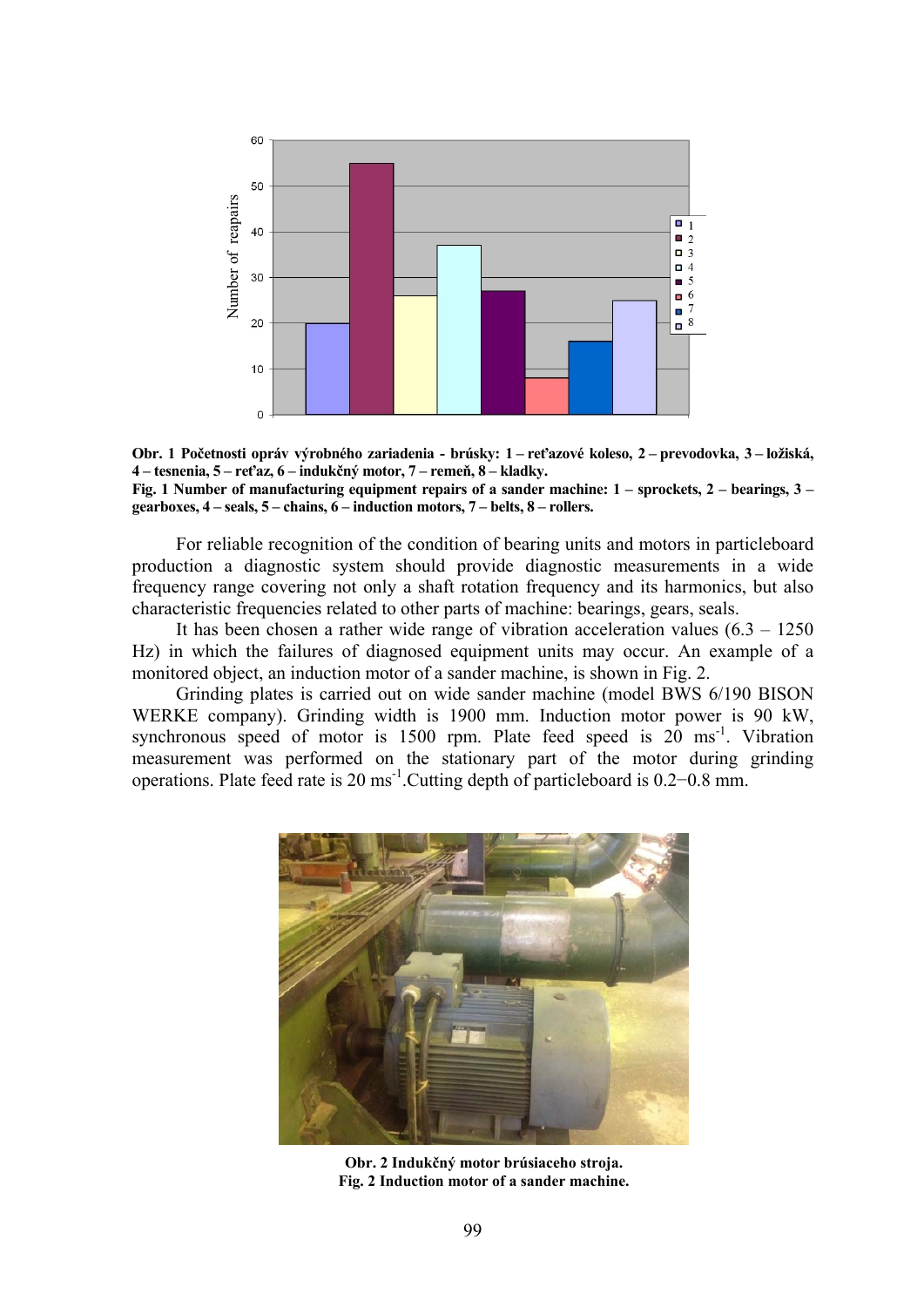A soundmeter and vibrometer OCTAVA 110A-Eco was used for diagnostic data acquisition. The device allows real-time data collection and their storage in a binary file. The file can be later converted to .txt or .xls format by Signal+ application. The data are separated by frequency and time. Low frequency vibration range includes frequencies from 6.3 to 12.5 Hz. Medium frequency vibration range includes frequencies from 12.5 to 630 Hz. High frequency vibration range includes frequencies from 630 to 1250 Hz. The measurement data are processed by a MatLab-based fuzzy logic system.

Parameters of input linguistic variables for the "MOTOR" fuzzy logic system are listed in Table 1.

|                                         | Low vibration<br>level $(L)$ | Middle vibration<br>level $(M)$ | High vibration<br>level $(H)$ |
|-----------------------------------------|------------------------------|---------------------------------|-------------------------------|
| Low frequency vibration range (LFVR)    | $75 - 95$ dB                 | $85-110$ dB                     | $100 - 115$ dB                |
| Medium frequency vibration range (MFVR) | $85-110$ dB                  | $90-115$ dB                     | $105 - 125$ dB                |
| High frequency vibration range (HFVR)   | $100 - 115$ dB               | $105 - 130$ dB                  | $120 - 135$ dB                |

**Tab. 1 Parametre vstupných lingvistických premenných fuzzy systému "Motor". Tab. 1 Parameters of input linguistic variables for the "MOTOR" fuzzy logic system.** 

A trapezoidal function is used as a membership function for input and output linguistic variables, since the maximum compliance level is reached rather quickly and with several values. Technical condition *z* of a unit (a motor or a bearing) is defined by the output linguistic variable as follows:

*z* is *L* (the unit (motor or bearing) is in serviceable condition), if  $0 \le z \le 0.4$ .

*z* is *M* (the unit has minor defects), if  $0.3 < z < 0.7$ .

z is *H* (the unit is in fault condition), if  $0.6 \le z \le 1$ .

The fuzzy logic system evaluates the technical condition  $\zeta$  of a unit (a motor or a bearing) according to measured and temperature and vibration data and their trend.

The value of *T* linguistic variable (temperature) is defined as follows:

*T* is *L*: temperature less than 75 degrees Celsius.

*T* is *M*: temperature from 75 to 95 degrees Celsius.

*T* is *H*: temperature is above 95 degrees Celsius.

The value of *D* linguistic variable (vibration trend) is defined as follows:

*D* is *L*: no increase in vibration amplitude within the specified time span.

*D* is *M*: slight (up to 10 dB) increase in vibration amplitude.

*D* is *H*: considerable (over 10 dB) increase in vibration amplitude.

Technical condition  $\zeta$  of the unit (motor or bearing) is defined by the following constructed rules:

If (T is L) and (LFVR is L) and (MFVR is L) and (HFVR is L) and (D is L) then  $(z \text{ is } L)$ If (T is M) and (LFVR is L) and (MFVR is L) and (HFVR is L) and (D is L) then  $(z \text{ is } M)$ If (T is L) and (LFVR is M) and (MFVR is L) and (HFVR is L) and (D is L) then  $(z \text{ is } M)$ If (T is L) and (LFVR is L) and (MFVR is M) and (HFVR is L) and (D is L) then  $(z \text{ is } M)$ If (T is L) and (LFVR is L) and (MFVR is L) and (HFVR is M) and (D is L) then  $(z \text{ is } M)$ If (T is L) and (LFVR is L) and (MFVR is L) and (HFVR is L) and (D is M) then  $(z \text{ is } M)$ If  $(T \text{ is } H)$  then  $(z \text{ is } H)$ If (LFVR is H) then  $(z \text{ is } H)$ If (MFVR is H) then  $(z \text{ is } H)$ If (HFVR is H) then  $(z \text{ is } H)$ If (D is H) then  $(z \text{ is } H)$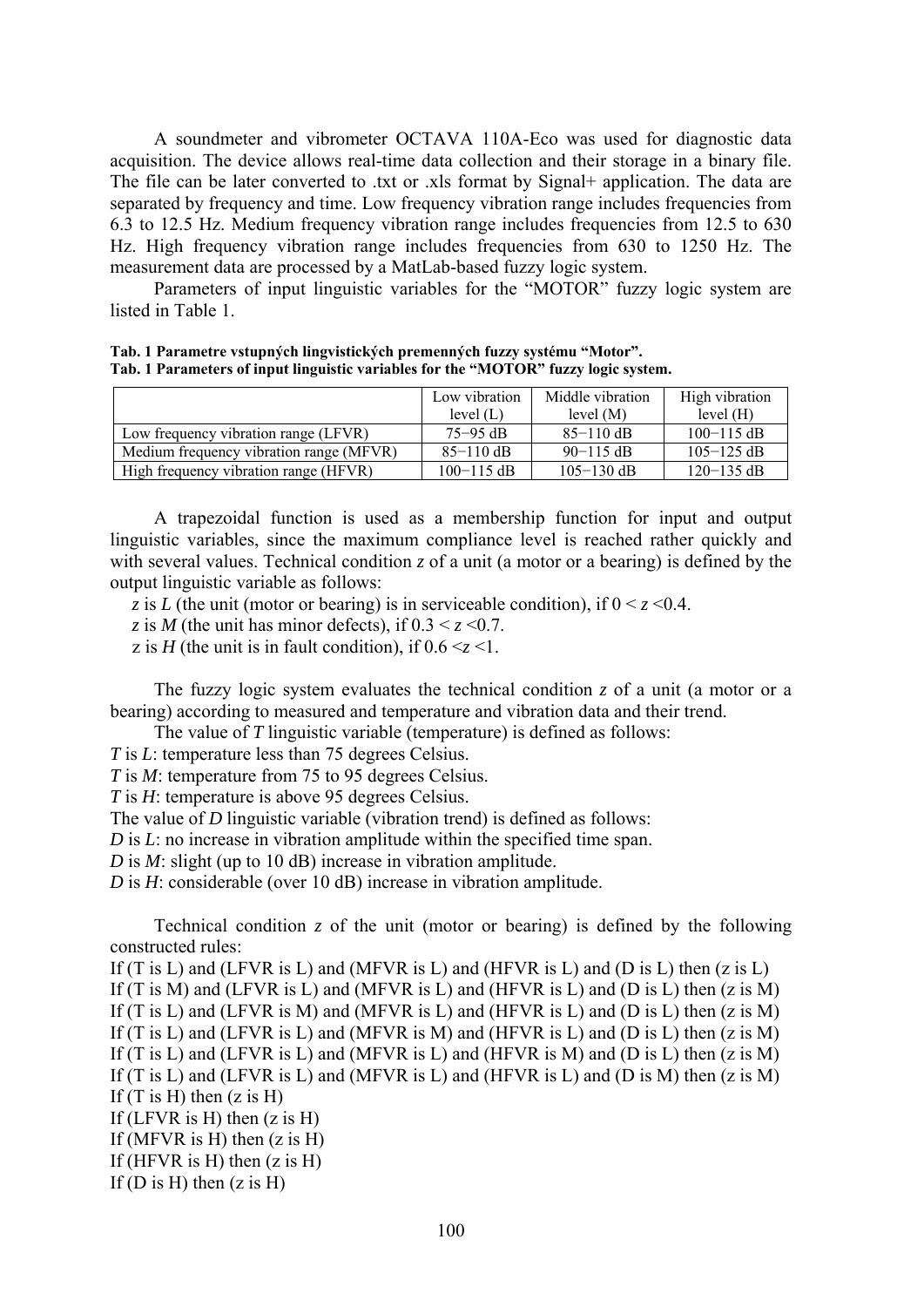#### **RESULTS AND DISCUSSION**

An example of vibration acceleration measurements of induction motor of a sander machine is shown in Fig. 3. The data are not sufficiently informative and do not allow estimation of technical condition change of the motor. One can observe scattering of vibration acceleration data at low frequencies, while the values at medium and high frequencies are rather stable.







Results of the motor technical condition evaluation using the fuzzy logic system are shown in Fig. 4. Initial condition: temperature is 42 degrees Celsius, vibration acceleration at low frequencies is 76.8 dB, in the medium range  $-111$  dB, at high frequencies  $-114$  dB, vibration trend is 0. Result produced by the fuzzy logic system regarding the technical condition of the induction motor of a sander machine: minor defects (0.5).



**Obr. 4 Výsledky hodnotenia technického stavu elktromotora brúsiaceho stroja. Fig. 4. Evaluation results of the electric motor of a sander machine.** 

Analysis of technical condition of the sander motor shows that the unit is in satisfactory condition. However, it can be seen that the vibration level approaches the upper limit at high frequencies. There is a high probability of the unit failure in the near future. Indeed, shortly afterwards the electric motor of a sander machine was sent to repairs.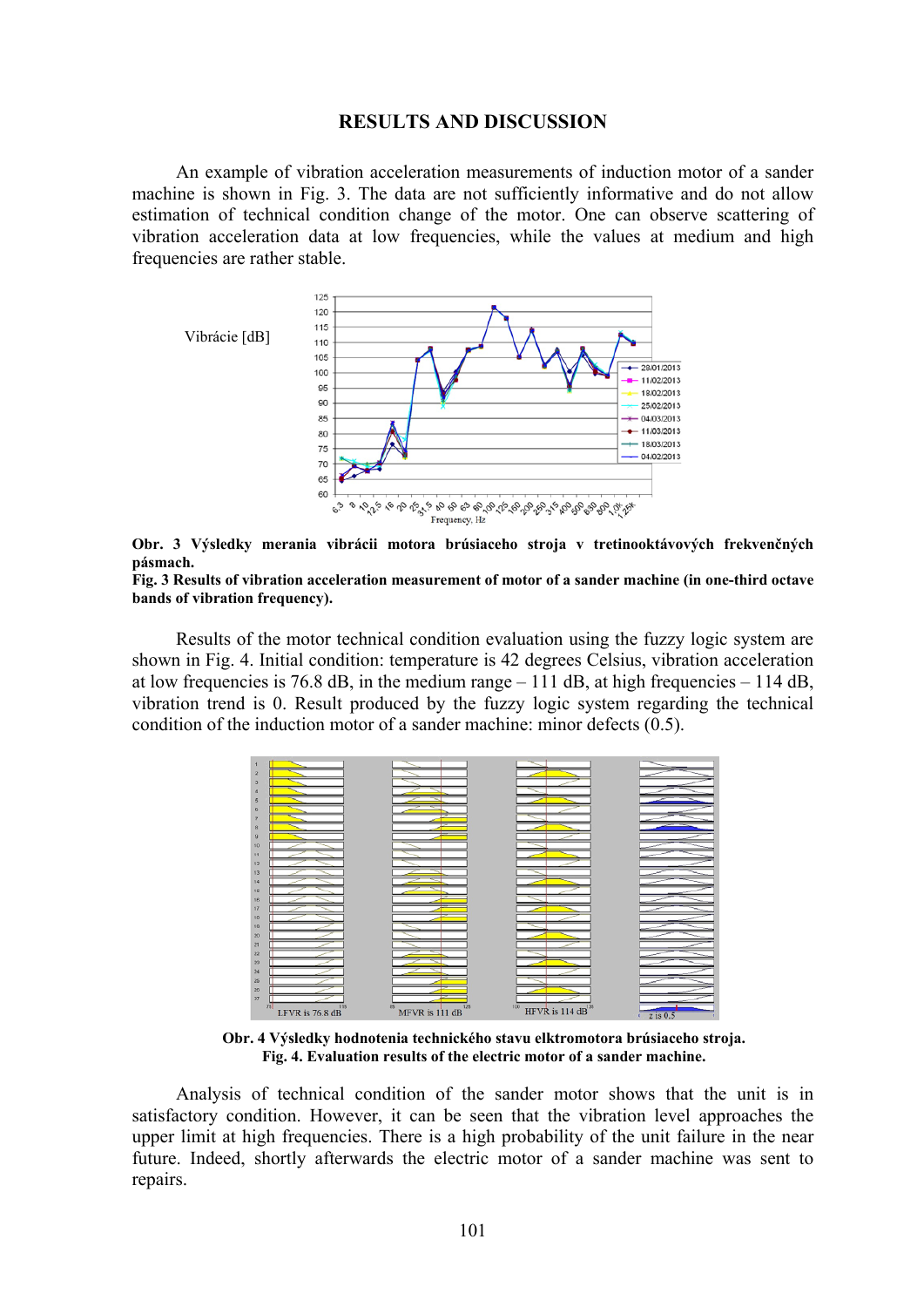#### **CONCLUSION**

A logical-linguistic model for induction motors and bearings of the woodworking production line has been developed. The model defines relationships between the technical condition of a unit and the vibration level in various frequency ranges. The diagnostic model for induction motors and bearings is based on fuzzy logic and includes five input variables (temperature, vibration levels in low-, mid- and high-frequency ranges and the vibration trend) and one output variable (technical condition of the diagnosed unit: serviceable, incipient failure or fault). A rules base of the fuzzy logic system has been developed.

Monitoring of technical condition showed that during the reporting period (2.5 months) the vibration level of induction motors and bearings of woodworking equipment remained practically unchanged (1-2 % at average, not more than 6 %). However, some units can reach the ultimate limit state, for example the induction motor of a sander machine.

Experimental studies have confirmed the adequacy of the logical-linguistic model for the induction motor and bearing diagnostics. A direction of further research will be improvement of the model accuracy for chosen object. The model will include 24 input linguistic variables corresponding to the one-third octave bands of vibration frequency and 24 input linguistic variables describing vibration trends. For induction motors, additional input linguistic variable will be used for electric current values.

#### **REFERENCES**

CAMERON, J.R., THOMSON, W.A., DOW, D. 1986. Vibration and current monitoring for detecting airgap eccentricity in large induction motors. In IEE Proc. B 133, 1986, s. 155–163. ISSN 0143- 7038.

COWAN, R.S., WINER, W.O. 2013. Handbook of Technical Diagnostics: Fundamentals and Application to Structures and Systems: Machinery Diagnostics. Springer Berlin Heidelberg, 2013, s. 387–410. ISBN 978-3-642-25849-7.

DOVBAN' S.N., VESELOV O.V. 2012. Technical diagnostics of electromechanical systems based on the analysis of distorted output signal. Automation and Remote Control. 73(11): 1902–1909. ISSN 0005-1179.

HETMANCZYK, M.P., SWIDER, J.A. 2014. Selected vibrational symptoms in transient states of AC drives. International Journal of Dynamics and Control. February 2014. ISSN 2195-268X.

MICIETA, B., STOLLMANN, V. 2009. Design and Improvement of Production Processes, Daaam international scientific book 2009, Vol. 8, Editor: B. Katalinic, hard cover, Publisher DAAAM International Vienna, Vienna, 2009. ISSN 1726-9687. ISBN 978-3-901509-69-8.

HUGHES, A. 2006. Electric motors and drives fundamentals, types and applications. Elsevier Linacre House, Oxford, 2006. ISBN 978-0-7506-4718-2.

KOŚCIELNY, J.M. 2004. Models in the Diagnostics of Processes. Fault Diagnosis. 2004, s. 29–58.

KRISHNAN, R. 2001. Electric motor drives: modeling, analysis and control. Prentice Hall, Upper Saddle River, 2001. ISBN 0-13-09110147.

KURFESS, T.R., BILLINGTON, S., LIANG, S.Y. 2006. Advanced Diagnostic and Prognostic Techniques for Rolling Element Bearings. In Condition Monitoring and Control for Intelligent Manufacturing. Springer Series in Advanced Manufacturing. Springer London, 2006, s. 137–165. ISBN 978-1-84628-268-3.

KVIETKOVÁ, M., BARCÍK Š. 2011. Impact of technical-technological factors to accelerate the mechanical vibration during machining CNC milling machine. In: Enterprise Management, VPS Slovakia, s. 37– 47. ISSN 1338-4104.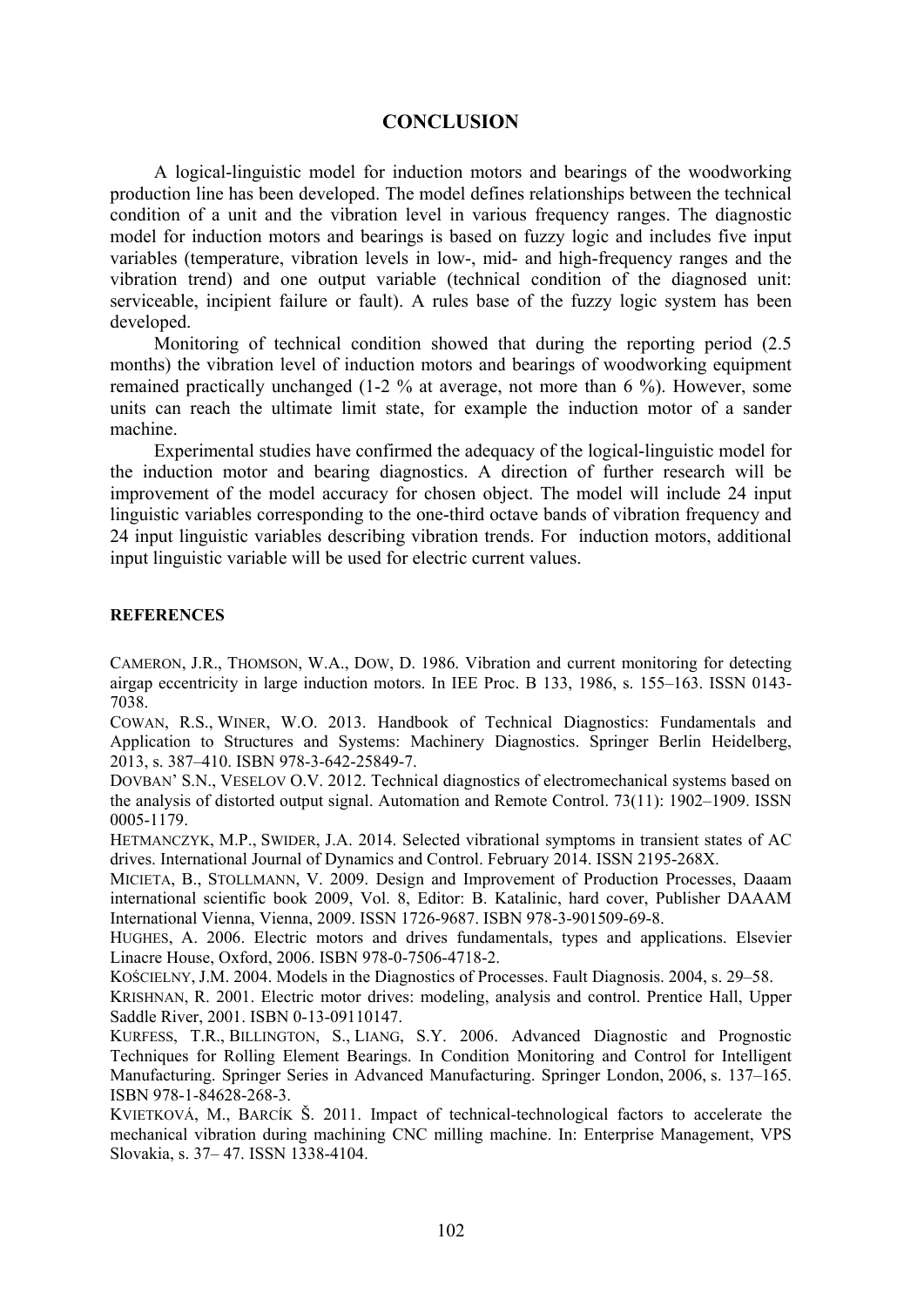LEE, Y.S., KIM, Y.W. 2007. Condition monitoring of induction motors for vertical pumps with the current and vibration signature analysis. Experimental analysis of nano and engineering materials and structures. Springer, Dordrecht, 2007, s. 419–420. ISBN 978-1-40206-238-4.

NANDI, S., TOLIYAT, G.A. 1999. Condition monitoring and fault diagnosis of electrical machines a review. In 35th IEEE-IAS annual meeting, vol 1, 1999, s. 197–204. ISSN 0197-2618.

PENNACCHI, P. *et al*. 2011. Bearing Fault Diagnostics Using the Spectral Pattern Recognition. In Vibration Problems ICOVP 2011. Springer Proceedings in Physics Volume 139, 2011, s. 643–648. ISBN 978-94-007-2068-8.

REILLY, T. 2011. A Review of Signal Processing and Analysis Tools for Comprehensive Rotating Machinery Diagnostics. In Rotating Machinery, Structural Health Monitoring, Shock and Vibration, Volume 5 Conference Proceedings of the Society for Experimental Mechanics Series. 2011, s. 463–479. ISBN 978-1-4419-9427-1.

STEPANOV, P., NIKITIN, Y. 2014. Diagnostics of Mechatronic Systems on the Basis of Neural Networks with High-Performance Data Collection. In Mechatronics 2013: Recent Technological and Scientific Advances. Springer Intrenational Publishing Swizerland, 2014, s. 433–440. ISBN 978-3-319-02293-2.

SWIDER, J.A., HETMANCZYK, M.P. 2011. The computer integrated system of control and diagnosis of distributed drives. Silesian Technical University Publishing, Gliwice, 2011.

NURIEVA, E., NIKITIN, Y. 2012. Inteligentný diagnostický systém mechatronických modulo. Acta Facultatis Forestalis, Zvolen. 2012. 54(1): 3–176. ISSN 0231-5785.

NIKITIN, Y.R., ABRAMOV, I.V. 2010. CNC machines diagnostics. In Proceedings 13-th International Simposium on Mechatronics. 2010. Trencinske Teplice, Slovakia, s. 89–91. ISBN 978-80-8075-451-8.

NIKITIN, Y., ABRAMOV, I. 2011. Mechatronic modules diagnosis by use of fuzzy sets. In Proceedings of 14-th International Conference on Mechatronics. 2011. Trencinske Teplice, Slovakia, s. 109–111. ISBN 978-80-8075-476-1.

#### **Acknowledgements**

The study on the subject "Development of intelligent control and diagnostic systems of mechatronic drives" has been made with financial support from the Ministry of Education and Science of the Russian Federation within the framework of the governmental task and VEGA 1/0931/13 project of the Ministry of Education, Science and Sports of Slovak Repubic.

### **Author´s addresses**

Ivan Abramov, DSc in Engineering, Professor Department of Mechatronic Systems Kalashnikov Izhevsk State Technical University 7 Studencheskaya St. 426069 Izhevsk, Russia e-mail: abramov@istu.ru

Yury Nikitin, PhD in Engineering, Associate Professor Department of Mechatronic Systems Kalashnikov Izhevsk State Technical University Studencheskaya 7 426069 Izhevsk, Russia e-mail: nikitin@istu.ru